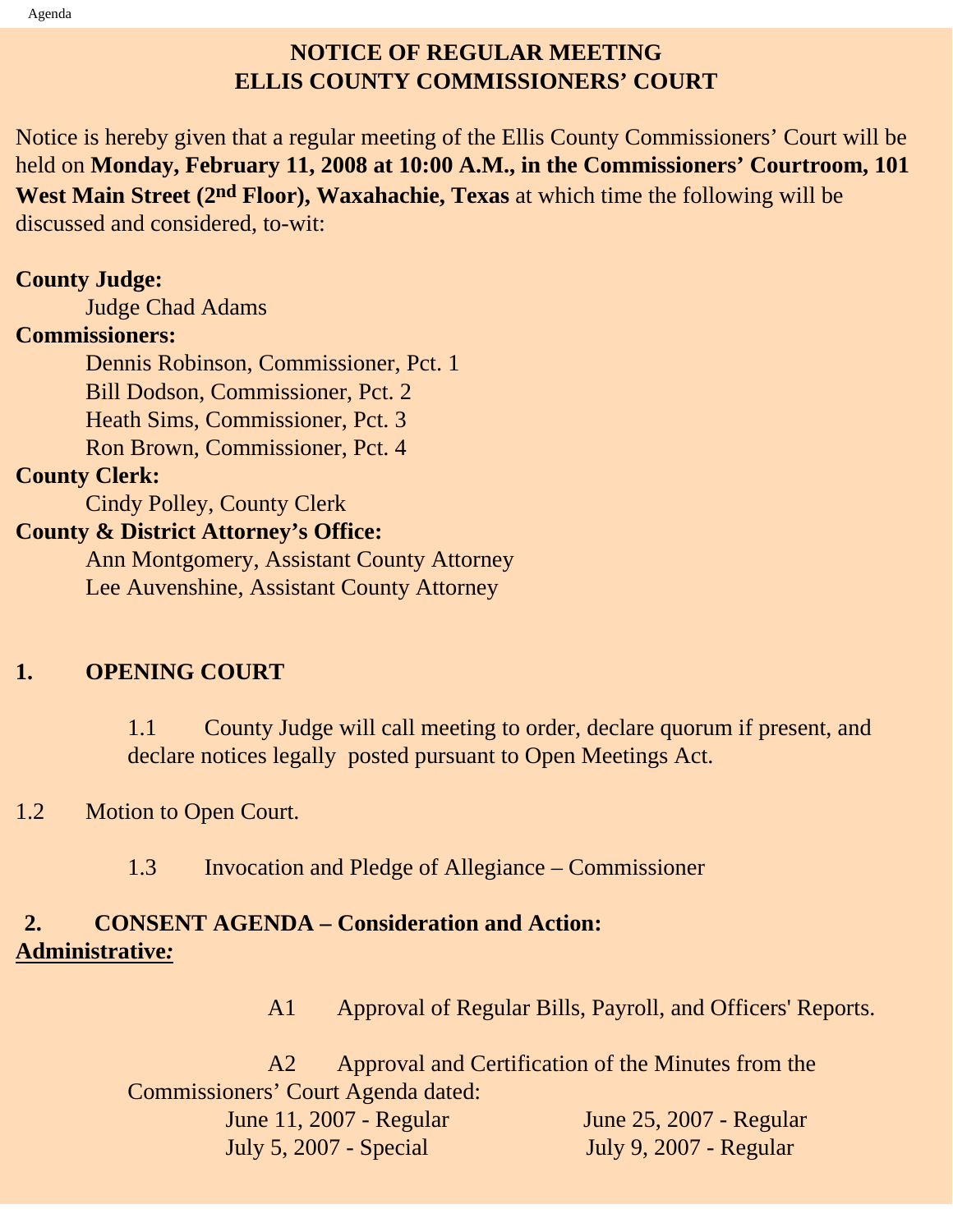July 23, 2007 - Regular July 30, 2007 - Special August 13, 2007 - Regular August 27, 2007 - Regular August 30, 2007 - Special September 6, 2007 - Special September 10, 2007 – Regular September 17, 2007 - Special September 24, 2007 – Regular October 8, 2007 – Regular October 22, 2007 – Regular November 13, 2007 – Regular November 15, 2007 - Special November 26, 2007 – Regular December 10, 2007 – Regular December 21, 2007 – Regular January 14, 2008 - Regular

 A3 Approval to revise the staffing budget in the Civil Engineer budget from Technician (hourly wage \$19.08) to Office Coordinator (hourly wage \$16.92). A4 Approval of revised March 2008 Early Voting Schedule for the Democrat and Republic Primary Election to correct an error.

# **Financial:**

F1 From 5-001-0140-0558 Contingency to 5-001-0140-0887 Radio Tower – Chad Adams, County Judge

F2 From 4-003-0601-0950 Road and Bridge Revenues to 5-003-0601-0911 R&B Gravel, 5-003-0601-0906 R&B Culverts – Dennis Robinson, Commissioner, Pct. 1

# **3. ADMINISTRATIVE**

# 3.1 Presentation of the Sheriff's Annual Report and Annual Racial Profiling Report. Charles Sullins, Sheriff's Office

 3.3 Consideration and possible action to accept the proposal submitted by the Community Problem Solvers from Midlothian High School on the issue of Mental Health Patient transport for Ellis County and possibly the cities inside Ellis County. The Commissioners and county staff will review and make changes as necessary to be considered in the 2008-2009 budget year and the Community Problem Solvers will pursue the possible acquisition of a vehicle to be used for the transport of Mental Health Patients.

Heath Sims, Commissioner, Pct. 3

3.4 Consideration and action to approve payment by Ellis County to the City of Midlothian to cover half of the cost of the remodel and expansion of the Justice of the Peace Precinct #4 office to comply with OSHA standards as well as the cost of an intercom system to facilitate communication through the bullet-proof glass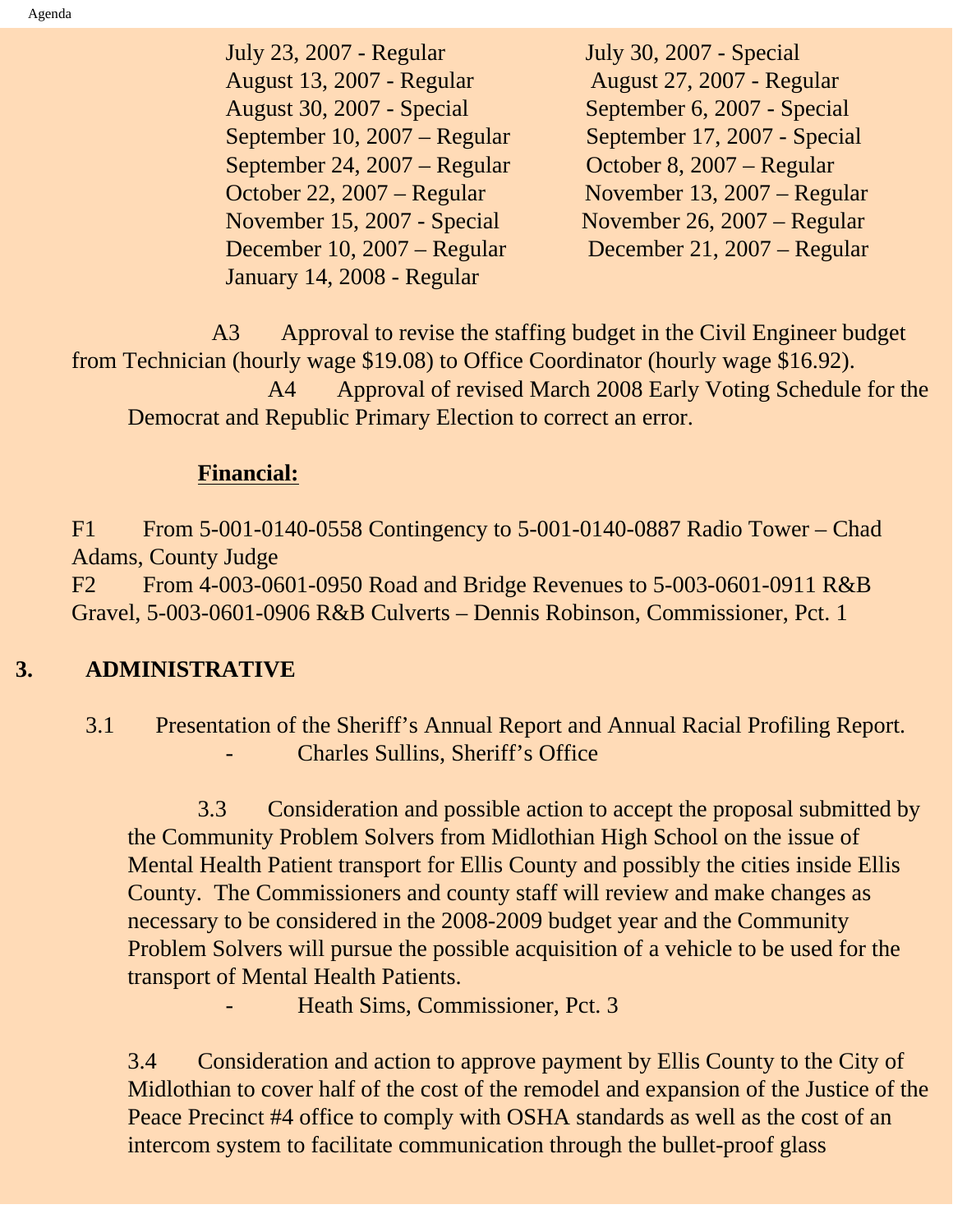window.

Heath Sims, Commissioner, Pct. 3

 3.5 Discussion only of the emulsion being used in the Dura-Patchers for filling and repairing potholes.

- Heath Sims, Commissioner, Pct. 3

 3.6 Consideration and action under Section 251.010 of the Texas Transportation Code to find adequate necessity to authorize John D. Hall, Allen Lathem, James H. Toomey, Jason Toomey, Lynn Wright and Scott T. Born, persons who either own property which is adjacent to Sawmill Road, or own property near to Sawmill Road affected by this action, or actually own the property on which Sawmill Road, a third class road in Pct. 1 of Ellis County, Texas is located, to erect, establish and maintain, at no cost to the County, a gate across said

 Sawmill Road which is installed to meet not less than the minimum requirements of Section 251.010 of the Transportation Code.

Dennis Robinson, Commissioner, Pct. 1

- 3.7 Consideration and action to approve a contract with HDR for architectural services. Joe White, County Engineer
- 3.8 Information and discussion about oil & gas well permits in Ellis County. Joe White, County Engineer

#### **4. PURCHASING**

# **Consideration and action regarding the following presented by Richard Denniston, Purchasing Agent:**

4.1 To cancel the existing agreements with Colwell Oil and Pearman Fuel for convenience store fuel. The cancellation will be effective 60 days after issuance of the notice. The items will be re-bid with the award only going to one supplier.

#### **5. DEPARTMENT OF COUNTY DEVELOPMENT**

**Consideration and action regarding the following presented by Delton Ake, Director Department of Development:**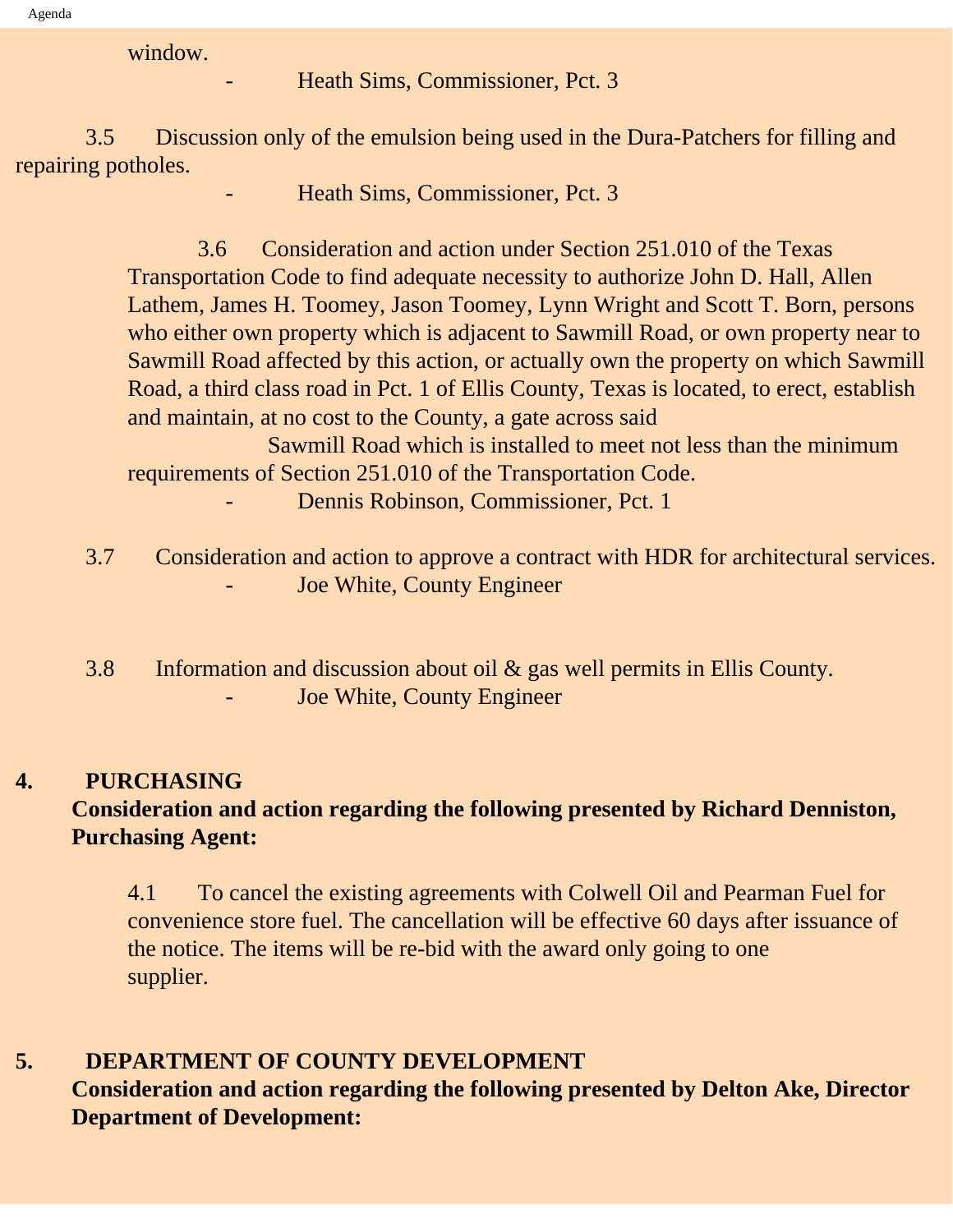5.1 To grant a variance to County of Ellis Rules, Regulations and Specifications for Subdivisions and Manufactured Homes as it relates to the road frontage requirement of 150' per lot.

 Property owner requests to replat India Head, Phase II, lot 9, with existing frontage, McDaniel Road, Billy and Mary Hassell, Pct. 1.

# **6. RECESS TO CONVENE TO EXECUTIVE SESSION**

# **7. EXECUTIVE SESSION**

"The Commissioners' Court of Ellis County reserves the right to adjourn into **Executive Session** at any time during the course of this meeting to discuss any of the matters listed in this agenda, in the order deemed appropriate, as authorized by Texas Government Code §551.071**,** or to seek the advice of its attorney and/or other attorneys representing Ellis County on any matter in which the duty of the attorney to the Commissioners' Court under the Texas Disciplinary Rules of Professional Conduct of the State Bar of Texas clearly conflicts with Texas Government Code Chapter 551 or as otherwise may be permitted under §551.071."

# **8 ADJOURNMENT OF EXECUTIVE SESSION**

### **9. ADJOURNMENT**

Signed this the 7th day of February, 2008.

 $\overline{\phantom{a}}$  , and the set of the set of the set of the set of the set of the set of the set of the set of the set of the set of the set of the set of the set of the set of the set of the set of the set of the set of the s

Chad Adams Ellis County Judge

I, the undersigned, County Clerk of the Ellis County Commissioners Court do hereby certify that the above Notice of Regular Meeting of the Ellis County Commissioners Court is a true and correct copy of said Notice, that I received said Notice, and it was posted at the doors of the Ellis County Courthouse, a place readily accessible to the general public at all times on the 7th day of February, 2008, at \_\_\_\_\_\_\_\_\_\_\_\_ a.m./p.m.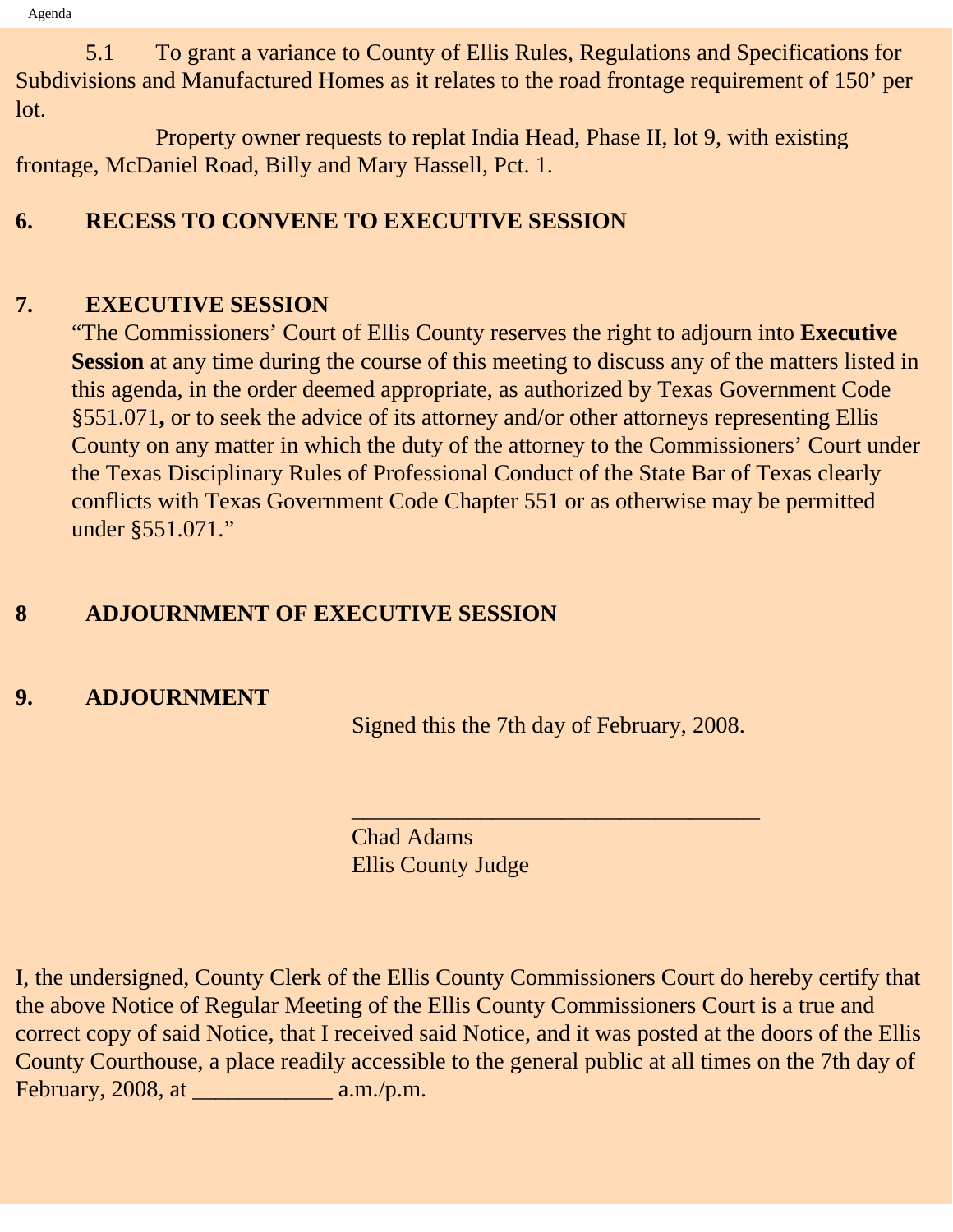#### Cindy Polley, County Clerk

 $\mathbf{B} \mathbf{v}$  and  $\mathbf{v}$  and  $\mathbf{v}$  and  $\mathbf{v}$ 

 The Commissioners Court reserves the right to consider and take action on the above agenda items in any particular order.

Anyone wishing to address the Commissioners Court concerning a posted agenda item must make a formal request by presenting a "Participation Form" to the County Clerk at least 10 minutes prior to the beginning of the meeting.

If you or your representative, have a disability that requires special arrangements and you plan to attend this public meeting, please contact the County Judge's Office at (972) 825-5011 within 72 hours of the meeting. Reasonable accommodations will be made to meet your needs at the meeting.

### **NOTICE OF WORKSHOP ELLIS COUNTY COMMISSIONERS' COURT**

Notice is hereby given that a **Workshop** will be held on Monday, February 11, 2008 at 8:45 a.m. at the Ellis County Courthouse in the Commissioners' Courtroom, 101 West Main St, 2<sup>nd</sup> Floor, Waxahachie, Texas, the following item will be discussed:

# **Workshop – no action will be taken**

Presentation from the Midlothian High School Community Problem Solvers regarding their 2008 project on mental health transport

Signed this the 7<sup>th</sup> day of February, 2008.

\_\_\_\_\_\_\_\_\_\_\_\_\_\_\_\_\_\_\_\_\_\_\_\_\_\_\_\_\_\_\_\_\_\_\_\_\_\_

Chad Adams Ellis County Judge